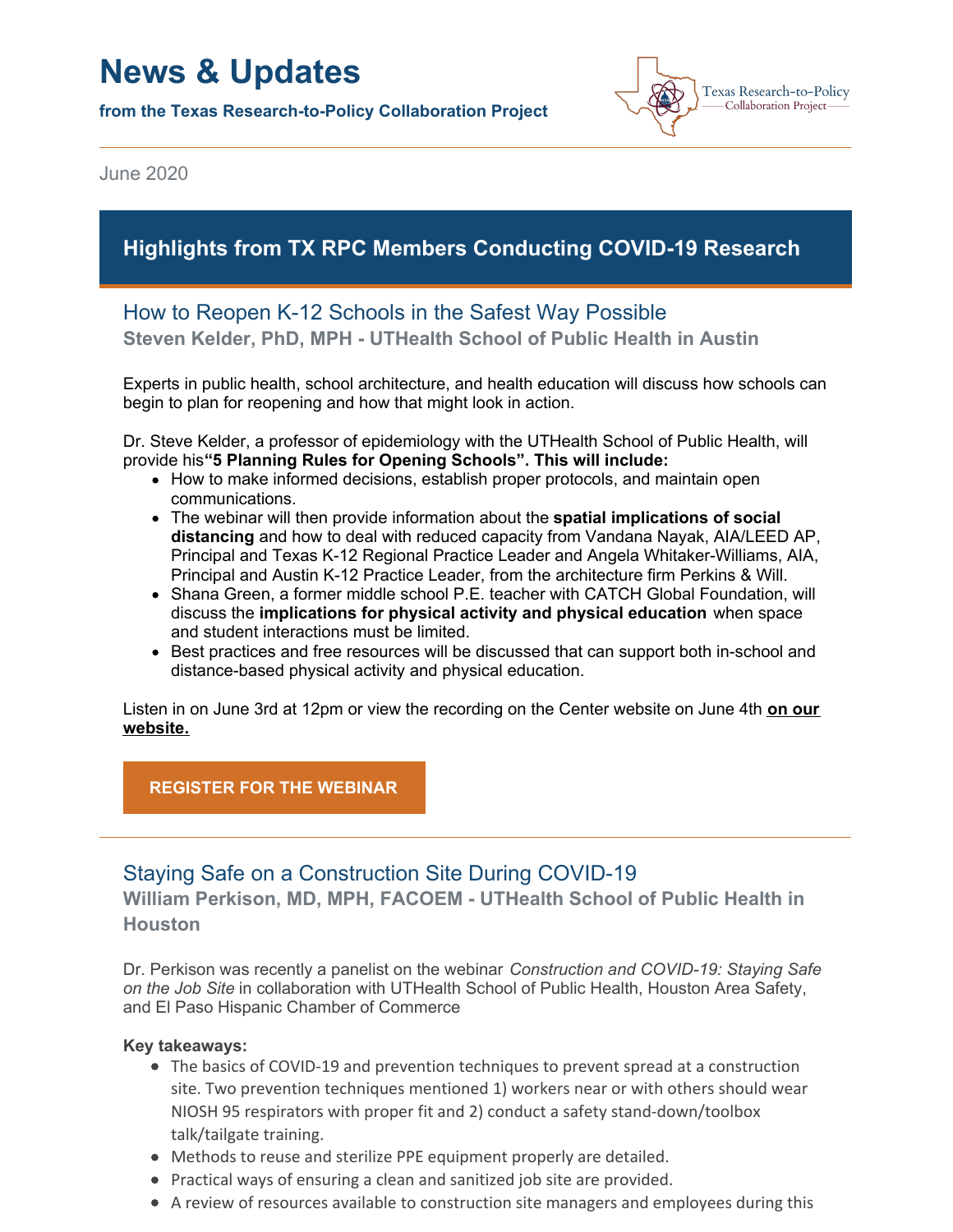time are also part of this webinar.

#### **WATCH THE 1-HR WEBINAR [RECORDING](https://www.youtube.com/watch?v=3-X0-APpCCM&feature=youtu.be)**

## COVID-19: Update on Vaccine Development

**Rekha Lakshmanan - The Immunization Partnership**

At this webinar, **Peter [Hotez](https://www.bakerinstitute.org/experts/peter-j-hotez/)**, fellow in disease and poverty, and **Rekha [Lakshmanan](https://www.bakerinstitute.org/experts/rekha-lakshmanan/)**, contributing expert for the Center for Health and Biosciences and director of public policy at The Immunization Partnership in Houston, discussed the steps involved in developing an adequate, safe and effective vaccine; the current vaccine candidates in clinical trials; and why vaccines are an important tool in pandemic preparedness and response.

**Key Takeaways:**

- Vaccine development is a time-intensive and rigorous scientific process that can take 10- 15 years before it is available for the public.
- Vaccine candidates go through pre-clinical studies and then three phases of trials that grow in size and testing.
- greed to take the could see a COVID-19 vaccine is the 3<sup>rd</sup> quarter of 2021, which would be a world record in vaccine development.
- There are multiple ways we are decreasing the time involved in developing a vaccine including: scaling up manufacturing of vaccine candidates, testing multiple vaccine candidates at a time, and consolidating the trial phases.

**WATCH THE 1-HR WEBINAR [RECORDING](https://www.bakerinstitute.org/events/2093/)**

## COVID-19 Reopen Texas: Return to Work the Right Way Webinar Series **Dave Douphrate, PhD - UTHealth School of Public Health in Dallas**

A seven-part complimentary statewide weekly industry-specific webinar series is being held to support our community in looking at what the immediate future holds for various Texas industries. Each webinar will feature a panel of specialists in occupational safety, occupational medicine, risk assessment, and guest panelists who are industry representatives experienced in return to work practices. Registration is required to join each weekly webinar.

- Retail Industry, May 20, 2020 (available post-webinar recording)
- Restaurant Industry, May 27, 2020 (available post-webinar recording)
- Construction & Manufacturing, June 3, 2020
- Places of Worship, June 10, 2020
- Promoting Mental Health and Employee Resilience, June 17, 2020
- Personal Care Establishments, June 24, 2020
- Other Healthcare Settings, July 1, 2020

**[REGISTER](https://reg.abcsignup.com/reg/event_page.aspx?ek=0037-0020-a6fe2b8a0acc43a6800cf2caa97ad059) FOR THE WEBINAR SERIES**

## **Resources from TX RPC Members and Organizations**

## Join the Citizen Science Movement to Track COVID-19 Symptoms and Spread

**Shreela Sharma, PhD, RD, LD - UTHealth School of Public Health in Houston**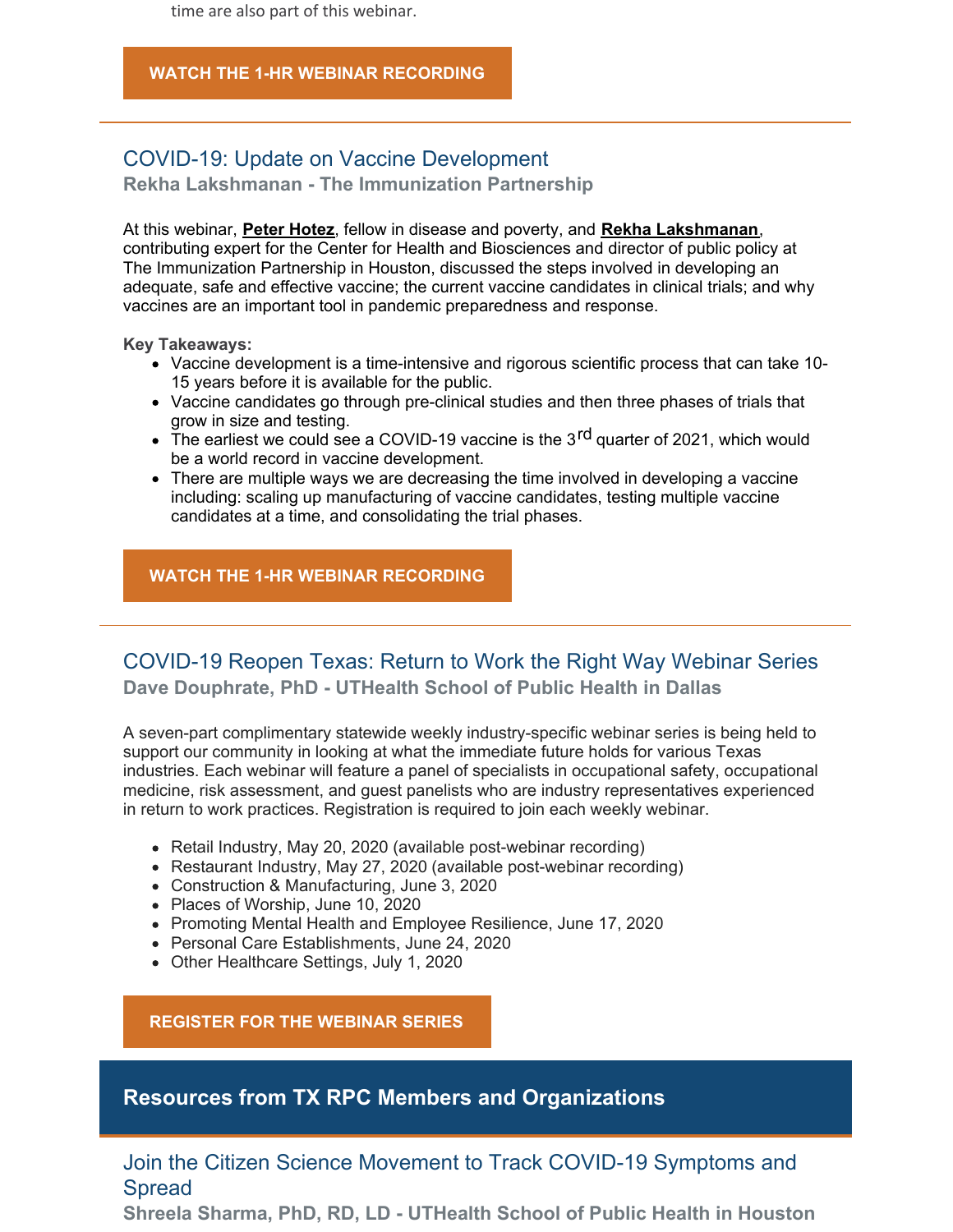#### **Bijal Balasubramanian, PhD - UTHealth School of Public Health in Dallas**

Dr. Balasubramanian and Dr. Sharma joined a national research project coalition led by Harvard University that collects data from the public and monitors COVID-19 symptoms through the app **COVID [Symptom](https://go.uth.edu/COVIDTracker) Tracker.**

#### **Key Takeaways:**

- Symptom tracking can estimate community spread.
- The app is already being used by millions of people in the US and across the world.
- The information gathered through the app is confidential and de-identified.
- The more people who use the app, the more helpful the data collected are to healthcare workers and public health researchers. Greater participation leads to quicker identification of COVID-19 symptoms and progression.

### **LEARN [ABOUT](http://go.uth.edu/COVIDtracker) THE APP**

# Produce Voucher Program Provides Fruit and Vegetables to Families **Shreela Sharma, PhD - UTHealth School of Public Health in Houston**

Brighter Bites is a nonprofit that delivers fresh fruits and vegetables directly into families hands. Due to the pandemic, they have pivoted their business and have formed partnerships with H-E-B, Southeastern Grocers, and Winn-Dixie to provide \$25 produce vouchers bi-weekly to every Brighter Bites household for fruit and vegetable purchases.

#### **Key Takeaways:**

- It is important to keep mindful eating and nutrition as a regiment in our daily lives as it can lower the risk of obesity.
- The new Brighter Bites initiative ensures that low-income families do not have to forfeit their health or safety in order to survive the pandemic.
- Brighter Bites strives to maintain the same level of produce that low-income families were receiving post-pandemic.

## **READ ABOUT THE [CHANGE](https://www.andnowuknow.com/shop-talk/brighter-bites-launches-produce-voucher-program-h-e-b-southeastern-grocers-Rich-Dachman/lilian-diep/67912)**

# **About the TX RPC Project**

The Texas Research-to-Policy Collaboration (Texas RPC) project is a non-partisan network that aims to bridge research and policy by supporting partnerships between child health researchers and policymakers.

#### **Learn more [online](https://sph.uth.edu/research/centers/dell/legislative-initiatives/research-to-policy-collaboration-project)**.

The purpose of the TX RPC Newsletter is to provide relevant, data-driven health information to Texas policymakers. This newsletter will facilitate communication about the recent COVID-19 pandemic implications related to public health, as well as provide communication about other current health issues.

# **Contact Us**

For more information, email **[TXRPCNetwork@uth.tmc.edu](mailto:TXRPCNetwork@uth.tmc.edu)**.

**Deanna M. [Hoelscher,](https://sph.uth.edu/research/centers/dell/faculty-member.htm?member=d588f250-86e8-4855-aae6-1538f68df27e) PhD, RDN, LN, CNS, FISBNPA**,